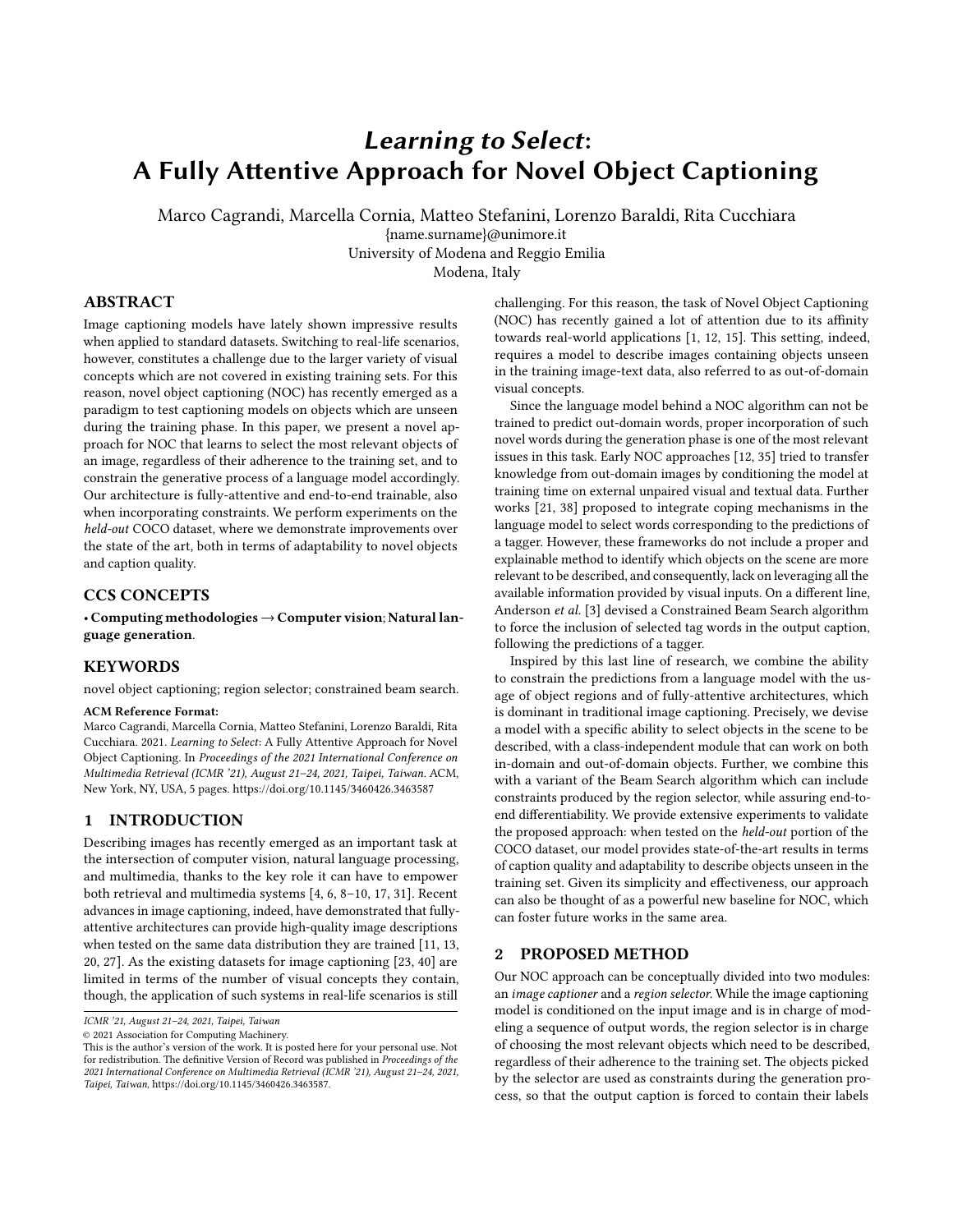<span id="page-1-0"></span>

Figure 1: Summary of our approach.

as predicted by an object detector. All the components of our architecture are based on fully-attentive structure, and end-to-end training is allowed also when adding constraints to the language model. Fig. [1](#page-1-0) shows an outline of the approach.

#### 2.1 Class-Independent Region Selector

The role of the region selector is to identify objects which must be described in the output sentence. Since the object selector will need to work on classes that are unseen in the training set, we adopt a class-independent strategy in which no information about the object class is employed in the feature extraction process. Instead, we model intra-class relationships between objects of the same class, to handle the case in which multiple objects of the same class are present on the scene.

Given a set of regions  $X = \{x_i\}_i$  extracted from the input image, along with their classes  $\{c_i\}_i$ , we extract central coordinates, width, height and, additionally, we compute the object area. We also consider as an extra feature the confidence score  $s_i$  of the object, to obtain a class-independent feature vector:

$$
x_i = \left[ \left( \frac{x_c}{W} \right), \left( \frac{y_c}{H} \right), \left( \frac{w_i}{W} \right), \left( \frac{h_i}{H} \right), \left( \frac{w_i \cdot h_i}{W \cdot H} \right), s_i \right] \tag{1}
$$

where  $x_c$  and  $y_c$  are the coordinates of the center of the region,  $w_i$ and  $h_i$  its width and height, and  $W$  and  $H$  the image dimensions.

The set of feature vectors obtained for an image is then fed to a sequence of Transformer-like [\[33\]](#page-4-20) layers, each of them composed by an inner-attention operator and a self-attention operator. The inner-attention operator is devised to connect together regions belonging to the same class, while the self-attention operator provides complete connectivity between elements in  $X$ . The combination of these two operators allows the region selector to independently focus on specific clusters of objects, in order to exchange semantically related information and learn intra-class dependencies, and then, to model long-range and diverse dependencies.

Given a partition of  $X$  computed according to the class each region belongs to, *i.e.* { $r_c \subseteq X | \forall x_i, x_j \in r_c, c_i = c_j$ }, the result of the inner-attention operator applied over an element of the partition is a new set of elements  $I(r_c)$ , with the same cardinality as  $r_c$ , in which each element is replaced with a weighted sum of values computed from regions of the same class. Formally, it can be defined as:

$$
I(r_c) = \text{Attention}(W_q r_c, W_k r_c, W_v r_c), \tag{2}
$$

where  $r_c$  is the set of all elements of  $X$  belonging to class  $c$ ,  $W_*$  are learnable projection matrices, and Attention indicates the standard dot-product attention [\[33\]](#page-4-20).

The inner attention layer is applied independently over each element of the above-defined partition so that the overall encoding of  $X$  is a new sequence of elements defined as follows:

$$
I(X) = (I(r_1), I(r_2), ..., I(r_C)),
$$
\n(3)

where  $C$  indicates the number of classes. After each inner-attention layer, a self-attention layer is employed to connect elements of different classes together. Formally, it is defined as:

$$
S(X) = \text{Attention}(W_q X, W_k X, W_v X), \tag{4}
$$

where  $W_*$  are, again, learnable projection matrices.

After a sequence of inner- and self-attention layers, in which each pair of operators is followed by a position-wise feed-forward network [\[33\]](#page-4-20), the region selector outputs a selection score  $Y_i$  for each object proposal. To do so, we apply an affine transformation and a non-linear activation to the output of the last layer:

$$
Y_i = \sigma \left( \text{RegionSelector}(X_i) W_o \right),\tag{5}
$$

where  $W_0 \in \mathbf{R}^{d \times 1}$  are learnable weights and  $\sigma$  is a sigmoid. Training. The region selector is trained using a binary cross-entropy loss. To build ground-truth data, for each image we collect the object classes identified by the object detector and construct a binary ground-truth vector indicating whether a class name is contained in at least one of the ground-truth captions associated with the image. We also consider as positives synonyms and plural forms of the object class names. At inference time, we extract the selected objects for each image adopting 0.5 as threshold.

#### 2.2 Image Captioner

After object selection, our image captioning model is responsible for generating a caption using the chosen class names as constraints. Inspired by recent works which employ fully-attentive models in image captioning [\[11,](#page-4-7) [13,](#page-4-8) [25\]](#page-4-21), we create a captioning model with an encoder-decoder structure, where the encoder refines image region features and the decoder generates captions auto-regressively.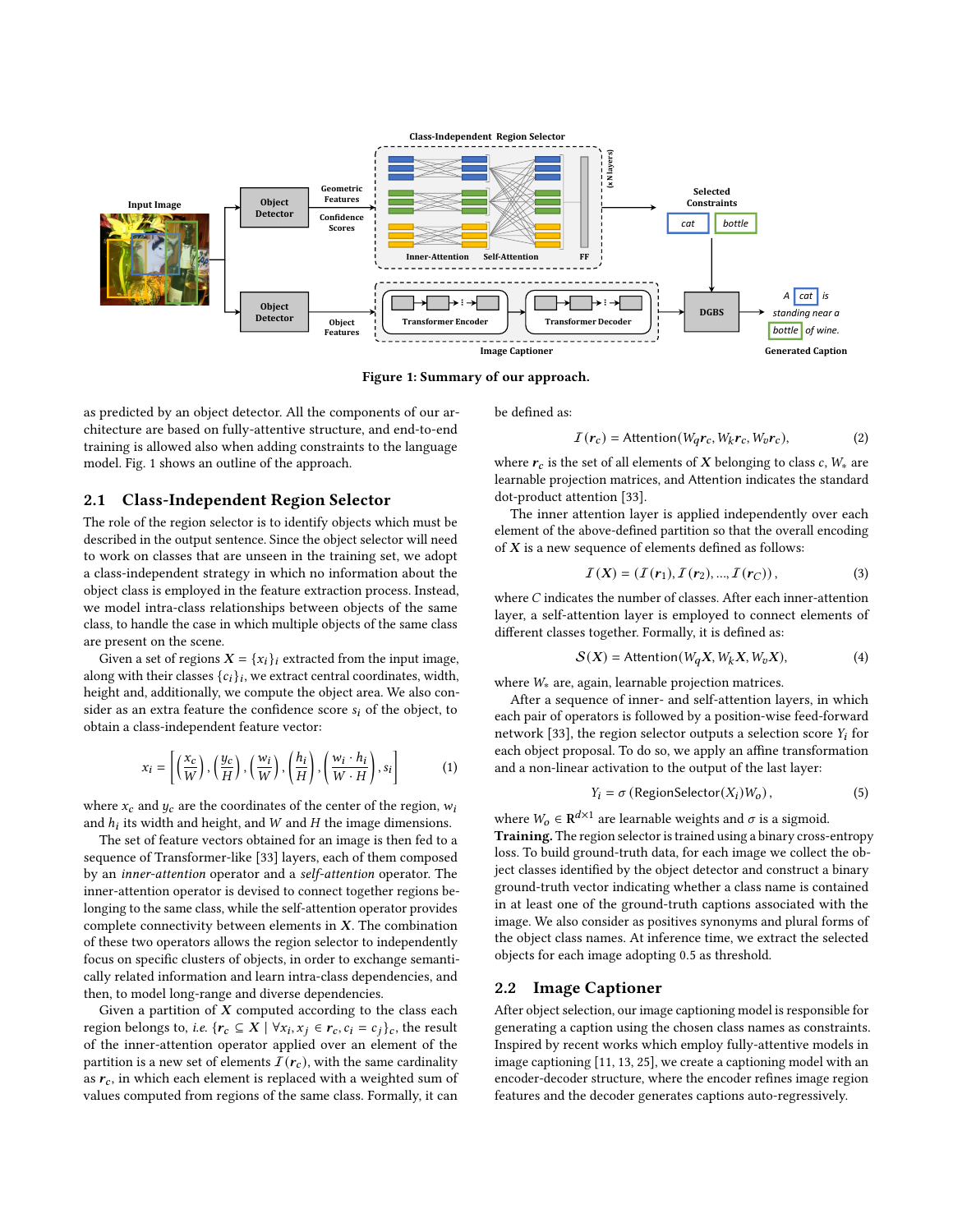Table 1: Evaluation on the *held-out* COCO test set, when using different constraint selection approaches.

<span id="page-2-1"></span>

|                             | Cross-Entropy Loss |               |      |            |      | <b>CIDEr Optimization</b> |                |      |            |      |      | CIDEr Optimization with DGBS |      |                |            |            |      |      |      |      |                |
|-----------------------------|--------------------|---------------|------|------------|------|---------------------------|----------------|------|------------|------|------|------------------------------|------|----------------|------------|------------|------|------|------|------|----------------|
|                             | In-Domain          |               |      | Out-Domain |      |                           | In-Domain      |      | Out-Domain |      |      | In-Domain                    |      |                | Out-Domain |            |      |      |      |      |                |
|                             | M                  | $\mathcal{C}$ | S    | M          | C    | S                         | F <sub>1</sub> | M    | C          | S    | M    | C                            | S    | F <sub>1</sub> | М          | C          | S    | M    |      | S    | F <sub>1</sub> |
| No Constraints              | 27.2               | 108.9         | 20.2 | 22.4       | 68.5 | 14.7                      | 0.0            |      | 28.4 122.3 | 22.3 | 23.5 | 76.8                         | 16.3 | 0.0            | 28.1       | 120.9      | 21.9 | 23.4 | 76.5 | 16.1 | 0.0            |
| $Top-1$                     | 26.2               | 97.4          | 19.2 | 24.1       | 75.9 | 17.6                      | 60.1           |      | 27.6 110.5 | 21.3 | 25.4 | 84.6                         | 18.8 | 60.2           |            | 27.9 115.9 | 21.0 | 25.3 | 84.7 | 18.7 | 60.2           |
| $Top-2$                     | 24.4               | 81.9          | 16.4 | 23.8       | 68.7 | 16.1                      | 68.1           | 26.2 | 95.4       | 18.4 | 25.1 | 77.6                         | 17.3 | 68.1           | 27.1       | 102.9      | 18.4 | 25.6 | 80.0 | 17.2 | 68.1           |
| $Top-3$                     | 22.7               | 69.9          | 14.4 | 22.4       | 56.9 | 14.5                      | 66.0           | 25.1 | 83.3       | 16.5 | 24.4 | 67.1                         | 15.4 | 66.0           | 26.6       | 92.3       | 17.0 | 25.2 | 70.8 | 15.6 | 66.0           |
| Region Selector (w/o Inner) | 25.2               | 70.6          | 17.7 | 24.1       | 70.6 | 16.8                      | 70.2           | 26.8 | 101.5 19.6 |      | 25.6 | 80.5                         | 18.0 | 70.2           | 27.4       | 108.0      | 19.7 | 25.8 | 82.2 | 18.2 | 70.2           |
| <b>Region Selector</b>      | 26.2               | 97.0          | 19.2 | 24.9       | 78.2 |                           | 18.3 75.0      | 27.6 | 109.2      | 21.1 | 26.1 | 87.7                         | 19.4 | 75.0           | 27.9       | 115.3      | 21.0 | 26.3 | 88.5 | 19.4 | 75.1           |
| Oracle Constraints          | 27.3               | 107.0         | 20.6 | 25.6       | 84.0 | 19.0                      | 76.0           |      | 28.5 118.9 | 22.5 | 26.6 | 91.7                         | 20.2 | 76.0           | 28.6       | 122.9      | 22.3 | 26.6 | 92.3 | 20.2 | 76.0           |

Encoder. Recent captioning literature has shown that object regions are the leading solution to encode visual inputs [\[4,](#page-4-1) [37,](#page-4-22) [39\]](#page-4-23), followed by self-attentive layers to model region relationships [\[11,](#page-4-7) [13,](#page-4-8) [16,](#page-4-24) [25,](#page-4-21) [27,](#page-4-10) [32\]](#page-4-25). However, as self-attention can only encode pairwise similarities, it exhibits a significant limitation on encoding knowledge learned from data. To overcome this restraint, we enrich our encoder with memory slots [\[7,](#page-4-26) [11\]](#page-4-7). Specifically, we extend the set of keys and values of self-attention layers with additional learnable vectors, which are independent of the input sequence and can encode a priori information retrieved through attention.

Decoder. The decoder is the actual language model, conditioned on both previously generated words and image region encodings. As in the standard Transformer [\[33\]](#page-4-20), our language model is composed of a stack of decoder layers, each performing a masked self-attention and a cross-attention followed by a position-wise feed-forward network. Specifically, for each cross-attention, keys and values are inferred from the encoder output, while for the masked self-attention, queries, keys, and values are exclusively extracted from the input sequence of the decoder. This self-attention is right-masked so that each query can only attend to keys obtained from previous words.

## 2.3 Including Lexical Constraints

To include the lexical constraints produced by the region selector when decoding from the language model, we devise a variant of the Beam Search algorithm [\[14,](#page-4-27) [26\]](#page-4-28) which supports the adoption of single-word constraints. Given a number of word constraints  $W =$  $\{w_0, w_1, ..., w_n\}$  and a maximum decoding length *T*, we frame the decoding process in a matrix  $G$  with  $n$  rows and  $T$  columns, where the horizontal axis covers the time steps in the output sequence, and the vertical axis indicates the constraints coverage. Each cell of the matrix can contain a beam of partially decoded sequences.

At iteration t, each row i of  $G[:, t]$  can be filled in two ways: either by continuing the beam contained in  $G[i, t - 1]$  by sampling from the probability distribution of the language model, or by forcing the inclusion of a constraint from  $W$ . In the former case, the resulting updated beam of sequences is stored in  $G[i, t]$ , while in the latter case it is stored in  $G[i + 1, t]$ . At the end of the generation process, the last row of  $G$  will contain sequences that satisfy all constraints.

Algorithm [1](#page-2-0) reports the pseudo-code of our constrained beam search procedure. There,  $k$  indicates the number of elements in each bin, model.step indicates sampling from the language model probability distribution to continue the generation of a partially-decoded

#### Algorithm 1: Grid Beam Search

```
G \leftarrow \text{initGrid}(n, T, k)for t = 1; t < T; t + + do
     for c = \max(0, n + t - T); c < \min(t, n); c + + do
           g, s = \emptyset forall hyp in G[c, t - 1] do
             | \quad g \leftarrow g \cup \text{model}.\text{step}(hyp)end
           if c > 0 then
                 forall hyp in G[c - 1, t - 1] do<br>| s ← s ∪ model.add constr(
                     s \leftarrow s \cup \text{model.add\_construct}(hyp, \{w_0, ..., w_n\})end
           end
            G[c, t] \leftarrow k-argmax (model.score(h))
                           ℎ∈∪
     end
end
topHyp ← hasEOS(G[n, :]) > Remove sequences w/o EOS
return argmax (model_score(h))h \in \text{to} Hup
```
<span id="page-2-0"></span>sequence, while model.add\_constr indicates a function which continues a beam by adding all the available constraints, excluding those which have already been generated for a sequence. Because all the operations required to include constraints are differentiable, we call our constraint inclusion approach Differentiable Grid Beam Search (DGBS), and employ it to fine-tune the image captioner also when using a CIDEr-D optimization strategy.

## 3 EXPERIMENTS

#### 3.1 Evaluation Protocol

Dataset. We conduct experiments on the held-out COCO dataset [\[12\]](#page-4-14), which consists of a subset of the COCO dataset [\[23\]](#page-4-11) for standard image captioning, where the training set excludes all image-caption pairs that mention at least one of the following eight objects: bottle, bus, couch, microwave, pizza, racket, suitcase, and zebra. We follow the splits defined in [\[12\]](#page-4-14) and take half of COCO validation set for validation and the other half for testing.

Metrics. To evaluate caption quality, we use standard captioning metrics (i.e. BLEU-4 [\[28\]](#page-4-29), METEOR [\[5\]](#page-4-30), ROUGE [\[22\]](#page-4-31), CIDEr [\[34\]](#page-4-32), and SPICE [\[2\]](#page-4-33)), while we employ F1-scores [\[12\]](#page-4-14) to measure the model ability to incorporate new objects in generated captions. Implementation details. To extract geometric features and confidence scores for our region selector, we employ Faster R-CNN [\[30\]](#page-4-34) with ResNet-50-FPN backbone, trained on COCO [\[23\]](#page-4-11). For both training and inference, we discard the detections of the person and background classes. During training, we use different loss weights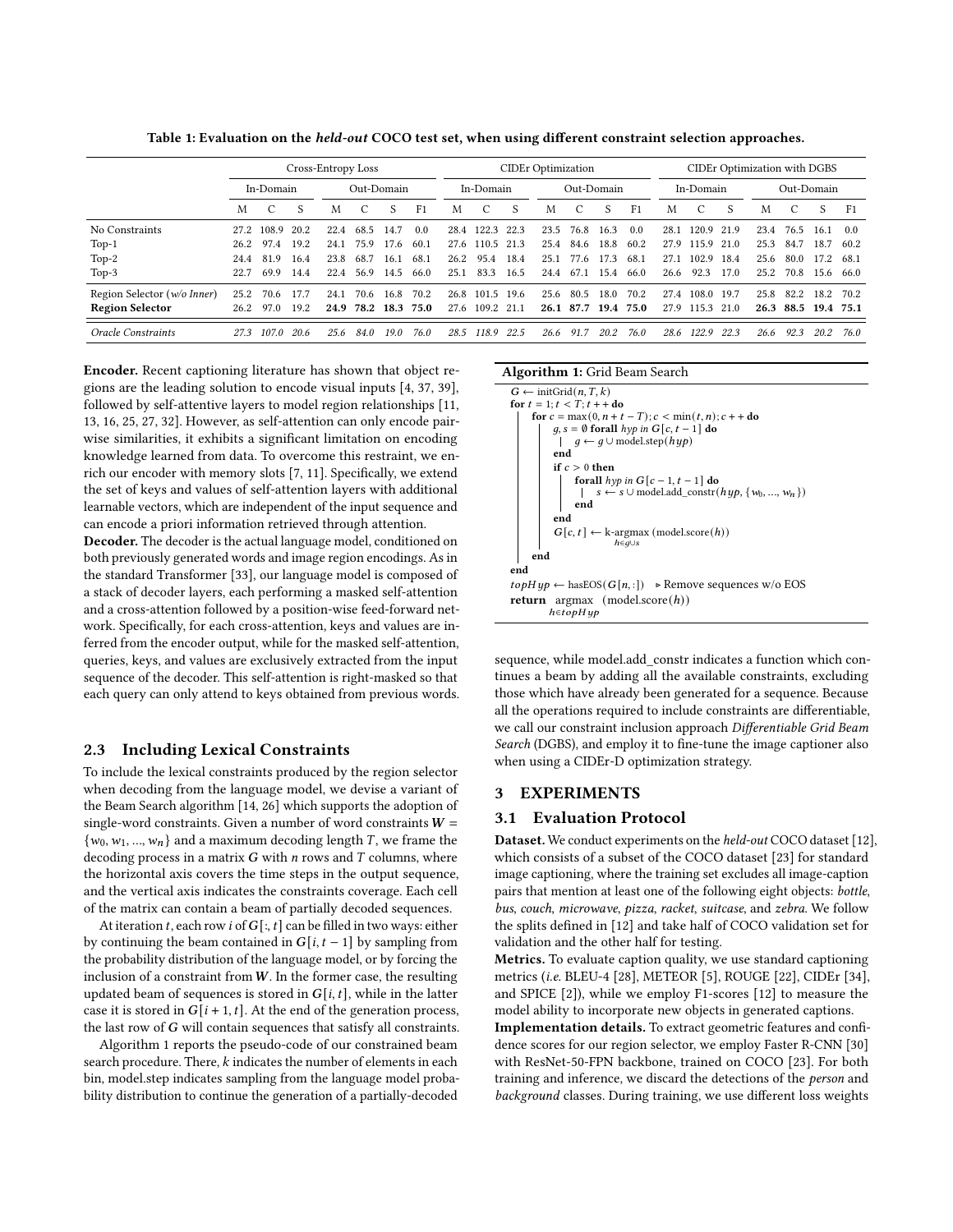Table 2: Comparison with the state of the art on the held-out COCO test set.

<span id="page-3-1"></span>

|                             | F <sub>1</sub> Scores |      |      |                                                                                  |      |      |      |      |      | Captioning Metrics       |      |                          |                |              |  |
|-----------------------------|-----------------------|------|------|----------------------------------------------------------------------------------|------|------|------|------|------|--------------------------|------|--------------------------|----------------|--------------|--|
|                             |                       |      |      | F1bottle F1bus F1couch F1microwave F1pizza F1racket F1suitcase F1zebra F1average |      |      |      |      |      | $B-4$                    | M    | R                        | C              | <sup>S</sup> |  |
| DCC [12]                    | 4.6                   | 29.8 | 45.9 | 28.1                                                                             | 64.6 | 52.2 | 13.2 | 79.9 | 39.8 |                          | 21.0 | $\overline{\phantom{a}}$ | 59.1           | 13.4         |  |
| <b>NOC</b> [35]             | 17.8                  | 68.8 | 25.6 | 24.7                                                                             | 69.3 | 55.3 | 39.9 | 89.0 | 48.8 | $\overline{\phantom{0}}$ | 21.3 | $\overline{\phantom{a}}$ |                |              |  |
| <b>NBT</b> [24]             | 14.0                  | 74.8 | 42.8 | 63.7                                                                             | 74.4 | 19.0 | 44.5 | 92.0 | 53.2 |                          | 23.9 | $\overline{\phantom{a}}$ | 84.0           | 16.6         |  |
| CBS [3]                     | 16.3                  | 67.8 | 48.2 | 29.7                                                                             | 77.2 | 57.1 | 49.9 | 85.7 | 54.0 | ۰                        | 23.6 | $\overline{\phantom{a}}$ | 77.6           | 15.9         |  |
| LSTM-C <sub>[38]</sub>      | 29.7                  | 74.4 | 38.8 | 27.8                                                                             | 68.2 | 70.3 | 44.8 | 91.4 | 55.7 | $\overline{\phantom{0}}$ | 23.0 | $\overline{\phantom{0}}$ |                |              |  |
| <b>DNOC</b> [36]            | 33.0                  | 76.9 | 54.0 | 46.6                                                                             | 75.8 | 33.0 | 59.5 | 84.6 | 57.9 | $\overline{\phantom{0}}$ | 21.6 | $\overline{\phantom{a}}$ |                |              |  |
| $LSTM-P[21]$                | 28.7                  | 75.5 | 47.1 | 51.5                                                                             | 81.9 | 47.1 | 62.6 | 93.0 | 60.9 | $\overline{\phantom{0}}$ | 23.4 | $\overline{\phantom{a}}$ | 88.3           | 16.6         |  |
| $NBT + CBS$ [24]            | 38.3                  | 80.0 | 54.0 | 70.3                                                                             | 81.1 | 74.8 | 67.8 | 96.6 | 70.3 |                          | 24.1 | $\overline{\phantom{a}}$ | 86.0           | 17.4         |  |
| $Top-2$                     | 29.6                  | 77.4 | 44.7 | 62.6                                                                             | 83.3 | 81.2 | 70.7 | 95.1 | 68.1 | 28.1                     | 25.6 | 52.7                     | 80.0           | 17.2         |  |
| Region Selector (w/o Inner) | 42.3                  | 78.3 | 54.4 | 59.4                                                                             | 85.3 | 79.1 | 67.2 | 95.6 | 70.2 | 28.4                     | 25.8 | 52.8                     | 82.2           | 18.2         |  |
| <b>Region Selector</b>      | 43.9                  | 83.7 | 66.8 | 64.7                                                                             | 88.0 | 81.0 | 76.9 | 95.4 | 75.1 | 30.3                     |      |                          | 26.3 53.8 88.5 | 19.4         |  |

<span id="page-3-0"></span>Table 3: Region selector performance evaluation using different loss weights for zero and one values.

|                                                                | In-Domain                          |             |              |                          |      | Out-Domain |                             |      |      |  |  |
|----------------------------------------------------------------|------------------------------------|-------------|--------------|--------------------------|------|------------|-----------------------------|------|------|--|--|
|                                                                | $\lambda_0$                        | $\lambda_1$ | M            | C                        | S    | M          | C                           | S    | F1   |  |  |
| Region Selector (w/o Inner)<br><b>Region Selector</b>          | $0.4 \quad 0.6$<br>$0.4\quad 0.6$  |             | 27.4         | 111.9<br>28.1 119.2 21.3 | 20.3 | 25.8       | 85.6<br>26.0 89.0 19.4 70.4 | 18.7 | 68.5 |  |  |
| Region Selector (w/o Inner)<br><b>Region Selector</b>          | $0.3 \quad 0.7$<br>$0.3 \quad 0.7$ |             | 27.2         | 108.7<br>28.0 116.4 21.2 | 19.9 | 25.9       | 84.9<br>26.2 88.7 19.4 74.2 | 18.6 | 69.9 |  |  |
| Region Selector ( <i>w/o Inner</i> )<br><b>Region Selector</b> | $0.2 \quad 0.8$<br>$0.2 \quad 0.8$ |             | 27.4         | 108.0<br>27.9 115.3 21.0 | 19.7 | 25.8       | 82.1<br>26.3 88.5 19.4 75.1 | 18.2 | 70.2 |  |  |
| Region Selector (w/o Inner)<br><b>Region Selector</b>          | $0.1 \quad 0.9$<br>01              | 0.9         | 26.9<br>27.9 | 97.8<br>114.3 20.8       | 18.2 | 25.6       | 73.2<br>26.2 87.5 19.2 75.6 | 16.7 | 67.1 |  |  |

(*i.e.*,  $\lambda_0 = 0.2$  and  $\lambda_1 = 0.8$ ) to balance the importance of zero and one ground-truth values, and we limit the number of object proposals for each image to 10 according to their confidence scores. Region selector features are projected to a 128-dimensional embedding space and passed through  $N = 2$  identical layers, each composed of inner-attention, self-attention, and feed-forward.

For our image captioning model, we extract object features from Faster R-CNN [\[30\]](#page-4-34) with ResNet-101 finetuned on Visual Genome [\[4,](#page-4-1) [19\]](#page-4-37). Following [\[11\]](#page-4-7), we use three layers for both encoder and decoder and employ 40 memory vectors for each encoder layer. We represent words with GloVe word embeddings [\[29\]](#page-4-38), using two fullyconnected layers to convert between the GloVe dimensionality  $(i.e., 300)$  and the captioning model dimensionality  $(i.e., 512)$  before the first decoding layer and after the last decoding layer. Before the final softmax, we multiply with the transpose of the word embeddings. We pre-train our captioning model using cross-entropy and finetune it using RL with CIDEr-D reward. During this phase, we use the classes detected by Faster R-CNN, trained on COCO, that are mentioned in the ground-truth captions as constraints for our DGBS algorithm. We limit the number of possible constraints to 5.

All experiments are performed with a batch size equal to 50. For training the region selector and pre-training the captioning model, we use the learning rate scheduling strategy of [\[33\]](#page-4-20) with a warmup equal to 10, 000 iterations and Adam [\[18\]](#page-4-39) as optimizer. CIDEr-D optimization is done with a learning rate equal to  $5 \times 10^{-6}$ .

### 3.2 Experimental Results

Table [1](#page-2-1) shows the results of our model in terms of captioning metrics and F1-score averaged over the eight held-out classes, using

different strategies to train the captioning model. We compare with a variant of our region selector without inner-attention (*i.e.*,  $w/o$ *Inner*) and using the top- $k$  detections, with  $k = 1, 2, 3$ , instead of our selection strategy. For reference, we also report the performance when using oracle constraints coming from ground-truth captions. As it can be seen, our solution achieves the best results in terms of both caption quality and F1-score, demonstrating the effectiveness of our region selector for choosing constraints for the captioning model and the importance of the inner-attention operator. Furthermore, by comparing the results with standard CIDEr optimization and those obtained using our DGBS algorithm during training, we can see improved results on both in-domain and out-domain captions, thus confirming the usefulness of our training strategy.

In Table [3,](#page-3-0) we show the results when using different weights to balance the importance of zero and one ground-truth values. As it can be seen, our complete region selector achieves better performance than the variant without inner-attention, thus further demonstrating the effectiveness of the proposed attention operator. Additionally, employing  $\lambda_0 = 0.2$  and  $\lambda_1 = 0.8$  provides the best balance in terms of captioning metrics and F1-score.

Finally, in Table [2,](#page-3-1) we compare our model with NOC state-ofthe-art approaches. As it can be noticed, our region selector obtains the best results in terms of both F1-scores and captioning metrics, achieving a new state of the art on the held-out COCO dataset.

### 4 CONCLUSION

We have presented a fully-attentive approach for NOC that learns to select and describe unseen visual concepts. Our method is based on a class-independent region selector and an image captioning model trained with a differentiable grid beam search algorithm that generates sentences with given constraints, in an end-to-end fashion. Experimental results have showed that our model achieves a new state of the art on the held-out COCO dataset, demonstrating its effectiveness in successfully describing novel objects.

#### ACKNOWLEDGMENTS

This work has been supported by "Fondazione di Modena", by the national project "IDEHA: Innovation for Data Elaboration in Heritage Areas" (PON ARS01\_00421), cofunded by the Italian Ministry of University and Research, and by the project "Artificial Intelligence for Cultural Heritage (AI for CH)", cofunded by the Italian Ministry of Foreign Affairs and International Cooperation.